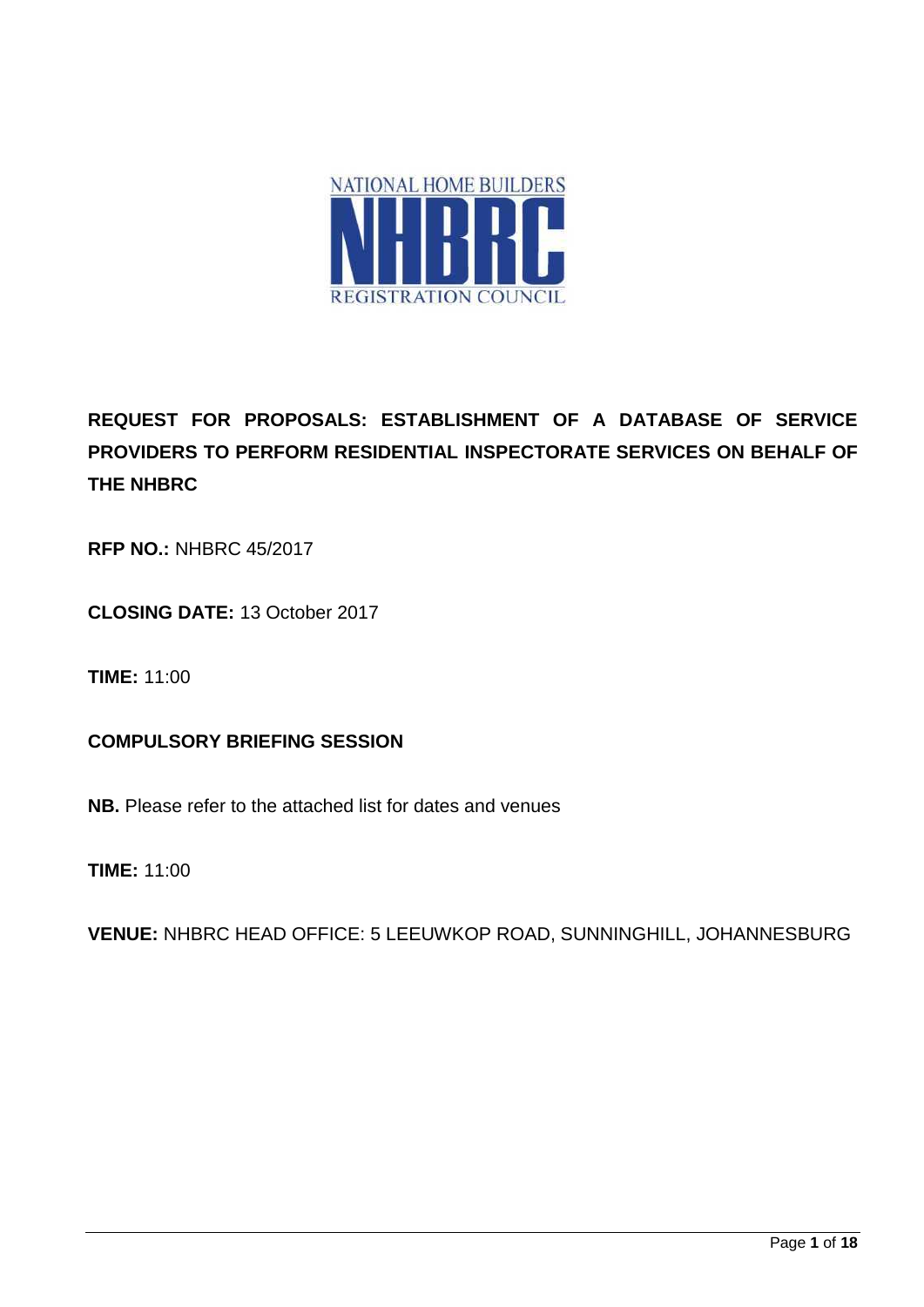## **1. TERMS AND CONDITIONS**

This Request for Proposal ("RFP") has been compiled by the National Home Builders Registration Council (NHBRC) and it is made available to the Bidders on the following basis.

# **Bidders submitting a Bid in response to this RFP are deemed to do so, on the basis that they acknowledge and accept the terms and conditions set out below:**

- 1.1. The NHBRC reserves the right to amend, modify or withdraw this RFP or amend, modify or terminate any of the procedures or requirements set out herein at any time (and from time to time), without prior notice and without liability to compensate or reimburse any person.
- 1.2. The NHBRC reserves the right to carry out site inspections or call for supporting documentation in order to confirm any information provided by a Bidder in its RFP Bid.
- 1.3. This RFP is not intended to form the basis of a decision to enter into any transaction involving the NHBRC, and does not constitute an offer or recommendation to enter into such transaction, or an intention to enter into any legal relationship with any person.
- 1.4. A Bid submitted in response to this RFP will constitute a binding offer which will remain binding and irrevocable for a period of 90 Days from the date of submission to the NHBRC. The offer constituted by the Bid will be deemed not to have been accepted and no agreement will be deemed to be reached with any Bidder, unless and until a definitive Agreement and other related transaction documents are concluded between the NHBRC and the Preferred Bidder.
- 1.5. The distribution of this RFP outside the Republic of South Africa may be restricted or prohibited by the laws of other countries. Recipients of this RFP are advised to familiarize themselves with and comply with all such restrictions or prohibitions applicable in those jurisdictions, and neither the NHBRC, nor any of their respective directors, officers, employees, agents, representatives or advisors, accepts liability to any person for any damages arising out of or in connection with the breach of any restriction or provision outside the Republic of South Africa. Persons contemplating submitting a Bid are advised to obtain legal advice as to the possible consequences thereof in terms of the law of the jurisdictions in which they are located.
- 1.6. Recipients of this RFP document may only distribute it to other parties whom they wish to involve as part of their Bidder consortium in submitting a Bid.
- 1.7. Neither the NHBRC nor any of their respective directors, officers, employees, agents, representatives or advisors will assume any obligation for any costs or expenses incurred by any party in or associated with preparing or submitting a Bid in response to the RFP.
- 1.8. No entity may be involved, whether directly or indirectly, in more than one Bid in response to this RFP. A failure to comply with this requirement may, within the sole discretion of the NHBRC, result in disqualification of the relevant entity.
- 1.9. Any material change in the control and/or composition of any Bidder or any core member of a Bidder after submission of a Bid, shall require the prior written approval of the NHBRC, and any failure to seek such approval from the NHBRC shall result in the NHBRC being entitled, in its sole discretion, to exclude the relevant Bidder from any further participation in the bid process. The NHBRC shall be the sole arbiter as to what constitutes a "material change in the control and/or composition of any Bidder", and as to what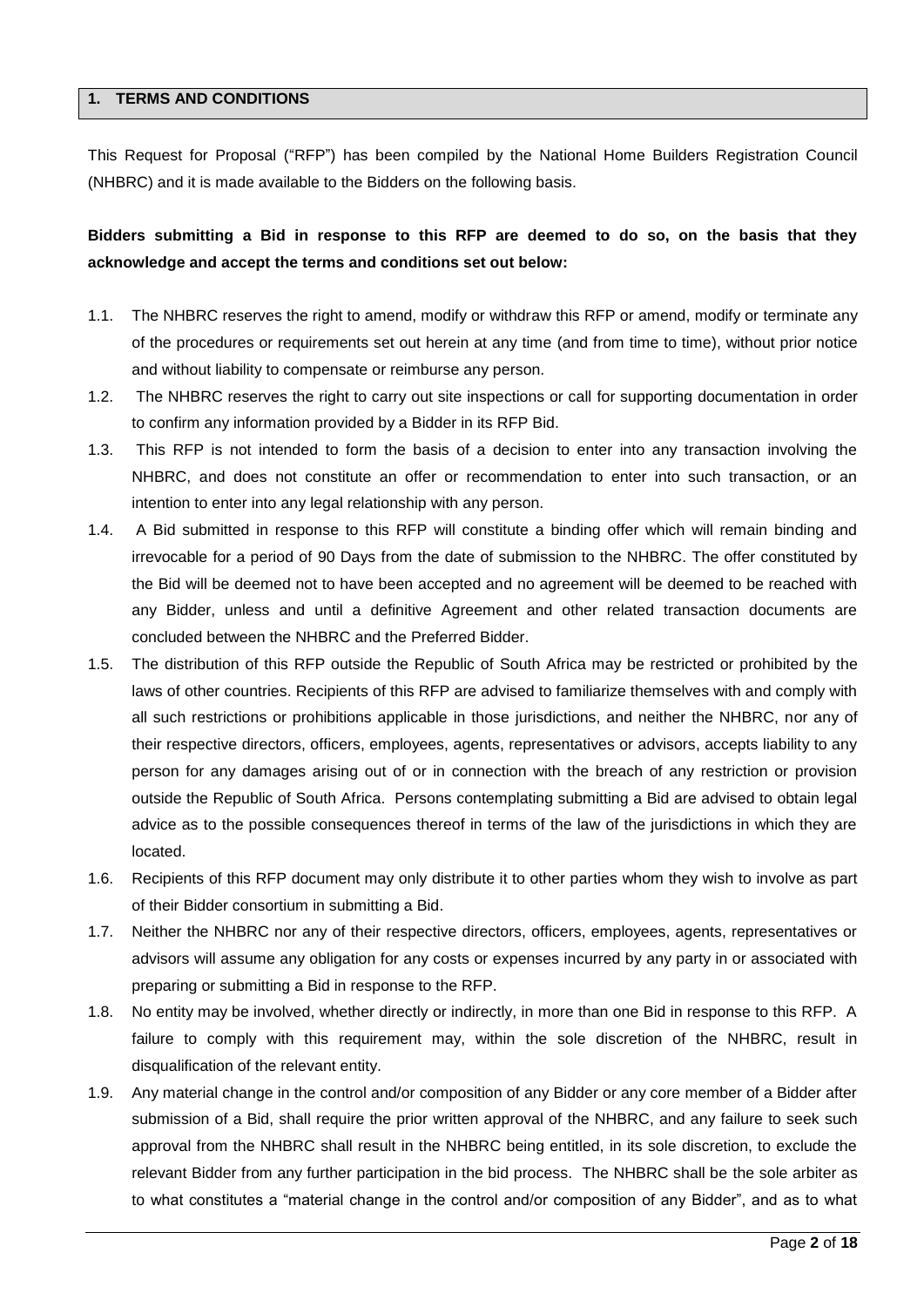constitutes a "core member of a Bidder" for purposes of such approval. Any request for such approval shall be made to the NHBRC's Supply Chain Management in writing and shall provide sufficient reasons and information to allow the NHBRC to make a decision. The NHBRC reserves the right to accept or reject any such request for approval at its sole discretion.

- 1.10. Compulsory Briefing Session: A compulsory briefing session will be held, the sharing of information and clarifications of issues related to this Bid, as given by the NHBRC during such session will form part of this Bid and responses.
- 1.11. Any requirement set out in this RFP that stipulates the form and/or content of any aspect of a Bid, is stipulated for the sole benefit of the NHBRC, and save as expressly stated to the contrary, may be waived by the NHBRC in its sole discretion at any stage in the RFP process.
- 1.12. The NHBRC and its advisors may rely on a Bid as being accurate and complete in relation to the information and proposals provided therein by the Bidders.
- 1.13. All Bids submitted to NHBRC will become the property of the NHBRC and will as such not be returned to the Bidder. The NHBRC will make all reasonable efforts to maintain proposals in confidence. Proprietary information should be identified as such in each proposal.
- 1.14. If the NHBRC amends this RFP, the amendment will be sent to each Bidder in writing or publicized as the case maybe. No oral amendments by any person will be considered or acknowledged.
- 1.15. The Bid submitted by the bidder shall be considered irregular if they show any omissions, alteration of form, additions, or conditions not called for, or irregularities of any kind. However, the NHBRC reserves the right to waive any irregularities and to make award in the best interest of the company.
- 1.16. The NHBRC reserves the right to accept or reject in part or whole any bid submitted, and to waive any technicalities for the best interest of the company.
- 1.17. RFP's shall be rejected, among other reasons, where bids are received after the closing date and time as specified in the RFP.
- 1.18. Potential service provider(s) shall be disqualified and their bids not considered among other reasons, for any of the following specific reasons:

1.18.1. If the SCM Mandatory Documents are not submitted and completed (as per checklist)

- 1.19. The NHBRC reserves the right to require that any bidder provide a formal presentation of its RFP at a date and time to be determined by the NHBRC.
- 1.20. The NHBRC shall provide all instructions and clarification regarding the purpose and scope of the demonstration.
- 1.21. All costs associated with the preparation and submission of the Bid is the responsibility of the Service provider(s). The costs shall not be chargeable to the NHBRC by successful or unsuccessful Bidder.
- 1.22. This document is released for the sole purpose of responding to this RFP and must be considered confidential. In addition, the use, reproduction or disclosure of the requirements, specifications or other material in this RFP is strictly prohibited.
- 1.23. All Bids must be formulated and submitted in accordance with the requirements of this RFP.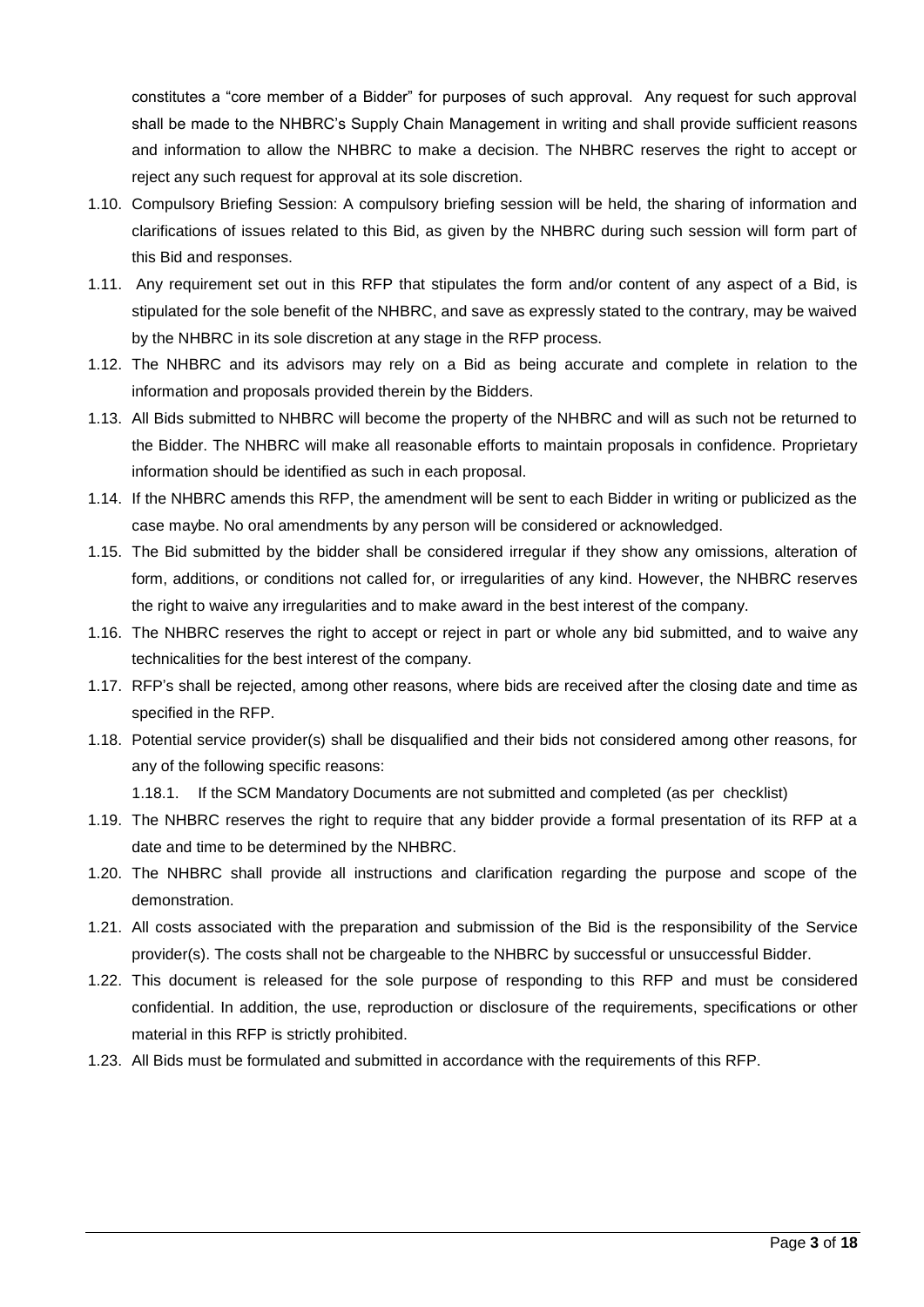## **2. BACKGROUND**

#### ABOUT THE NHBRC

- 2.1. The mandate of the (NHBRC) is in accordance with the Housing Consumers Protection Measures Act 95 of 1998 as amended ("the Act") providing warranty protection against defects in new homes. The Act states that the objects of the Council which are inter alia as follows:
	- 2.1.1. "to regulate the home building industry";
	- 2.1.2. "to establish and promote ethical and technical standards in the home building industry"; and
	- 2.1.3. "to improve structural quality in the interests of housing consumers and the home building industry".
	- 2.1.4. The Council is furthermore empowered by the Act:
	- 2.1.5. "to engage in undertakings to promote improved structural quality of homes constructed in the Republic;
	- 2.1.6. "to engage in undertakings to improve ethical and technical standards in the home building industry;
	- 2.1.7. "to keep a record of competent persons"; and
	- 2.1.8. "to generally do all things necessary or expedient to achieve its objects and the objectives of this Act."
	- 2.1.9. The NHBRC's primary mandate is to manage the risk of structural defects in the home building industry and in so doing, protect the consumer. A prime activity of the NHBRC is to manage its risk exposure in terms of the warranty scheme, in order to ensure that it is not unduly exposed to claims. The current risk management tools being used by the Council include the Registration of Home Builders, enrolment and inspection of homes, the Home Building Manual which incorporates design and construction rules, and the appointment of competent persons by the Home Builder to perform certain tasks.
- 2.2. The NHBRC is a statutory body with the responsibility to provide warranty cover (protection) and regulatory services to the home-building industry. This is done in terms of the Act. It is the NHBRC's mandate to provide protection to housing consumers against defined defects and to regulate the home building industry. Our mandate determines our scope of business as well as the principles and area of business in which we operate. As a consequence, our business is focused on specific business models in defined geographical areas with specific business objectives for all South African Housing Consumers.
- 2.3. The NHBRC is a medium sized organization with a staff complement of six hundred and fifty (650) employees. The NHBRC's head office is located in Sunninghill, Gauteng with nine (9) regional offices of varying size, and twelve (12) satellite offices.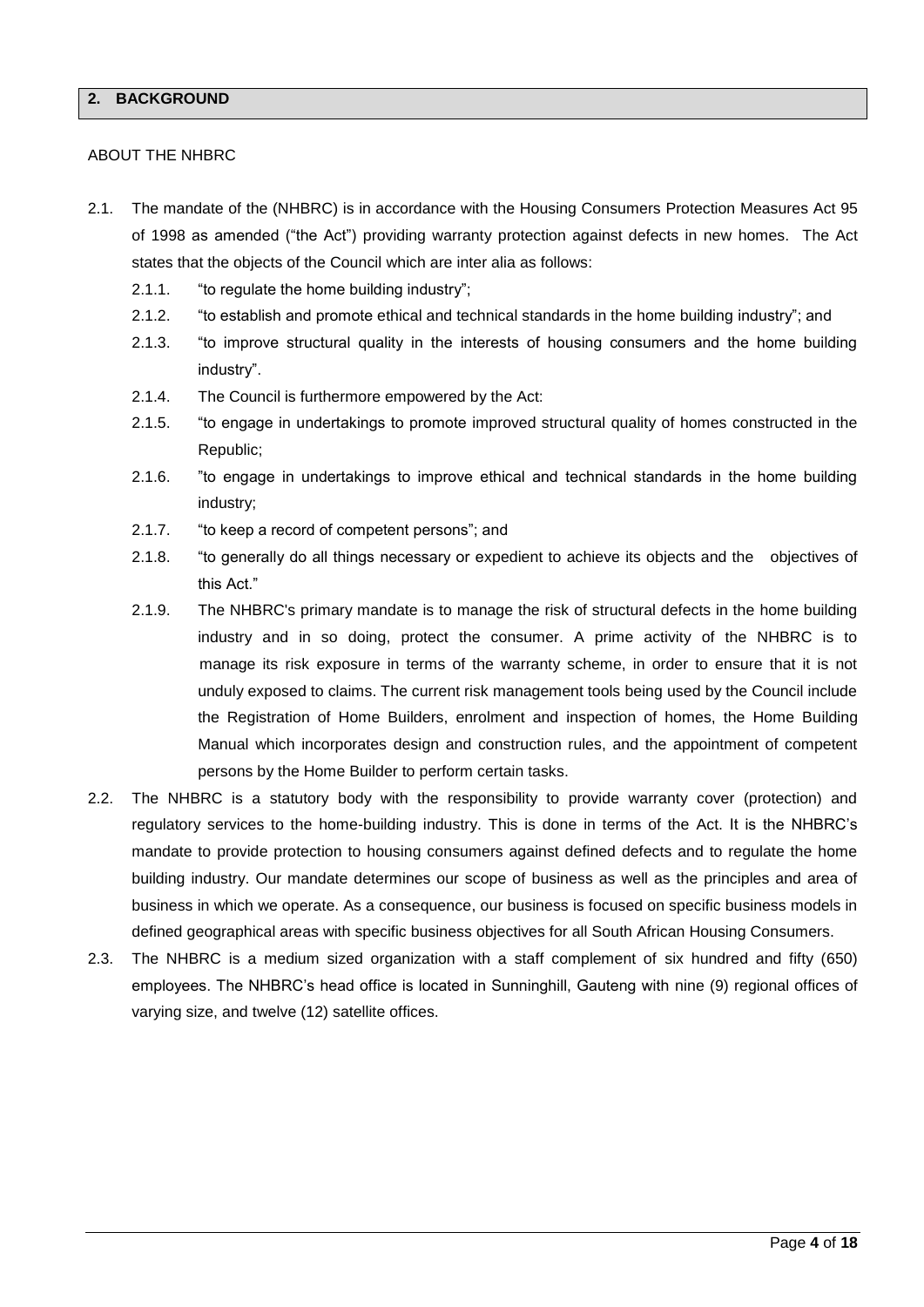#### **NHBRC Office locations**

|                | <b>NHBRC OFFICE LOCATIONS</b>               | #               | <b>NHBRC OFFICE LOCATIONS</b>           |
|----------------|---------------------------------------------|-----------------|-----------------------------------------|
| 1              | Head Office / Gauteng Central (Sunninghill) | 12 <sub>2</sub> | Limpopo (Thulamela) - Satellite         |
| 2              | KwaZulu Natal(Durban) - Regional            | 13              | Eastern Cape (East London) - Satellite  |
| 3              | Western Cape (Cape Town) - Regional         | 14              | Western Cape (George) - Satellite       |
| 4              | Eastern Cape (Port Elizabeth) - Regional    | 15              | Northern Cape (Kimberly) - Regional     |
| 5              | North West (Rustenburg) - Regional          | 16              | North West (Klerksdorp) - Satellite     |
| 6              | Limpopo (Pietersburg) - Regional            | 17              | Limpopo (Tzaneen) - Satellite           |
| $\overline{7}$ | Mpumalanga (Nelspruit) - Regional           | 18              | Limpopo (Bela Bela) - Satellite         |
| 8              | Gauteng (Pretoria) - Satellite              | 19              | Mpumalanga (Witbank) - Satellite        |
| 9              | Free State (Bloemfontein) - Regional        | 20              | Free State (Bethlehem) - Satellite      |
| 10             | KwaZulu Natal (Richards Bay) - Satellite    | 21              | North West (Mafikeng) - Satellite       |
| 11             | KwaZulu Natal (Newcastle) - Satellite       | 22              | Eric Molobi Innovation Hub (Soshanguve) |

### **3. PROJECT OVERVIEW**

- 3.1. Purpose
	- 3.1.1. The main objective is to appoint suitable service providers who are competent and experienced in the field of Residential Housing Construction to carry out Technical Inspections in selected projects on behalf of the NHBRC.
	- 3.1.2. These appointments will lead to compliance with the Act number 95 of 1998 as amended, and with all supporting regulations.
	- 3.1.3. The to-be appointed Service Providers will provide the NHBRC with the statistical data and reports to guide pro-active decisions on risk aspects and grading of home builders
- 3.2. The NHBRC basic inspection needs;
	- 3.2.1. The deployment of Resident Inspectors in Selected Projects to conduct quality inspections on Sub-structure, Super-structure, Practical completion and Storm water for homes being built in selected projects.
	- 3.2.2. The Resident Inspectors to act as Site Clerks and be responsible for quality control.
	- 3.2.3. The Resident Inspectors to issue administrative and technical notices of non-compliance to the home builder and ensure compliance with NHBRC requirements.
	- 3.2.4. The service provider payment claims must be linked with the NHBRC system for approval on the houses that meets NHBRC technical requirements.
	- 3.2.5. The appointed service provider will need to provide monthly reports on the status of all work allocated, as well as non-compliances and compliances issued.
	- 3.2.6. The Resident Inspectors to issue Final Unit Reports on completed and compliant houses.
- 3.3. Our business objectives
	- 3.3.1. The NHBRC is a statutory body established in terms of the Housing Consumer Protection Measures Act (HCPMA – Act 95 of 1998 as amended).
	- 3.3.2. In terms of Section 5(4) (b), the Council shall "enroll and inspect the categories of homes that may be prescribed by the Minister"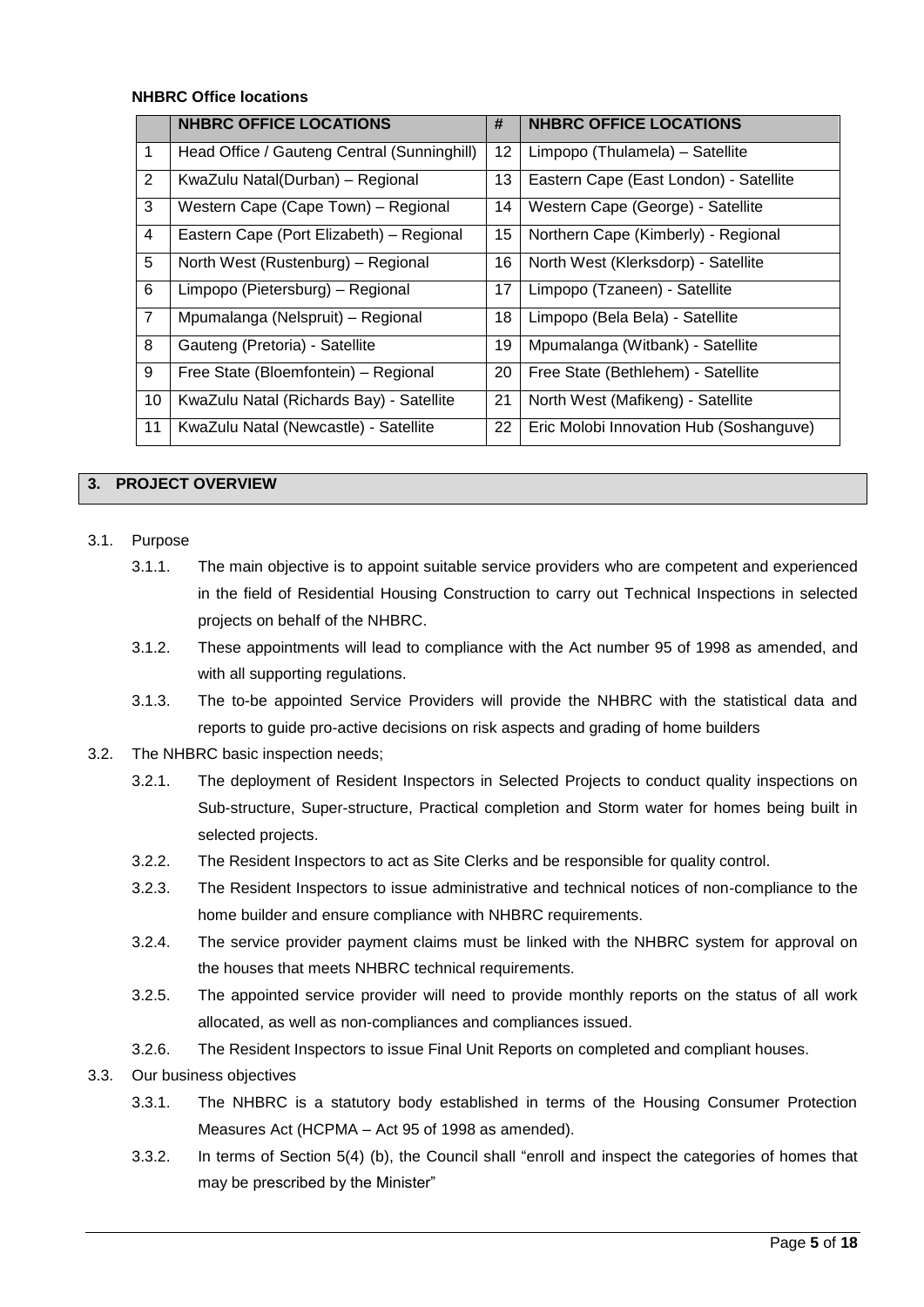- 3.3.3. A mandatory minimum of four inspections must be conducted in all enrolled homes, in order to mitigate the structural risk they pose in terms of the claims against the warranty fund.
- 3.4. The NHBRC Inspectorate Critical Success Factor;
	- 3.4.1. Inspection of all enrolled homes where construction is to commence within five working days after enrolment.
	- 3.4.2. Education and training of home builders.
	- 3.4.3. Confirmed acceptable level of technical competency of home builders and inspectors.
	- 3.4.4. Building professional relationships with the home builders.
	- 3.4.5. Reduction in claims against the warranty fund in terms of risk management.
	- 3.4.6. Maintaining a high profile of NHBRC visibility especially in construction sites.
	- 3.4.7. Provision of statistical data and reports to guide pro-active decisions on risk aspects and grading of home builders.
	- 3.4.8. Provision of industry feedback, and
	- 3.4.9. Reduction in the cost of inspection through an optimised inspection process.

# **4. SCOPE OF SERVICE**

- 4.1. Service Framework
	- 4.1.1. The NHBRC seeks to appoint a panel of service providers to undertake site inspections on Selected Projects to ensure compliance with the NHBRC Home Building Manual and all other relevant standards and guidelines.
- 4.2. The Roles of the Inspectorate Service Provider
	- 4.2.1. Deploying full time Resident Inspectors on allocated construction sites.
	- 4.2.2. Inspection and reporting on all the houses enrolled with the NHBRC in the projects allocated.
	- 4.2.3. Performing structural evaluation and recording site progress.
	- 4.2.4. Approving or rejecting work in progress and/or completed work.
	- 4.2.5. Issuing final unit reports (FUR) for each completed and inspected housing unit.
	- 4.2.6. Maintaining a high profile of NHBRC visibility on construction sites.
- 4.3. The mandatory inspection stages
	- 4.3.1. The Service provider to ensure that the following mandatory stages are effectively and efficiently conducted;
		- 4.3.1.1. Sub Structure
		- 4.3.1.2. Super Structure
		- 4.3.1.3. Practical Completion
		- 4.3.1.4. Storm Water (and culminating into a Final Unit Report ("FUR") on subsidy houses)
- 4.4. Quality Standards
	- 4.4.1. It is expected that the Inspectorate Service provider will provide services in line with the best practice in the industry, by;
	- 4.4.2. Ensuring that adequate inspections are done and compliance with NHBRC technical requirements, Rational Designs and Innovative Building technology are attained.
	- 4.4.3. Ensuring that material testing is constantly done by the home builder on materials used on sites, as and when required or requested.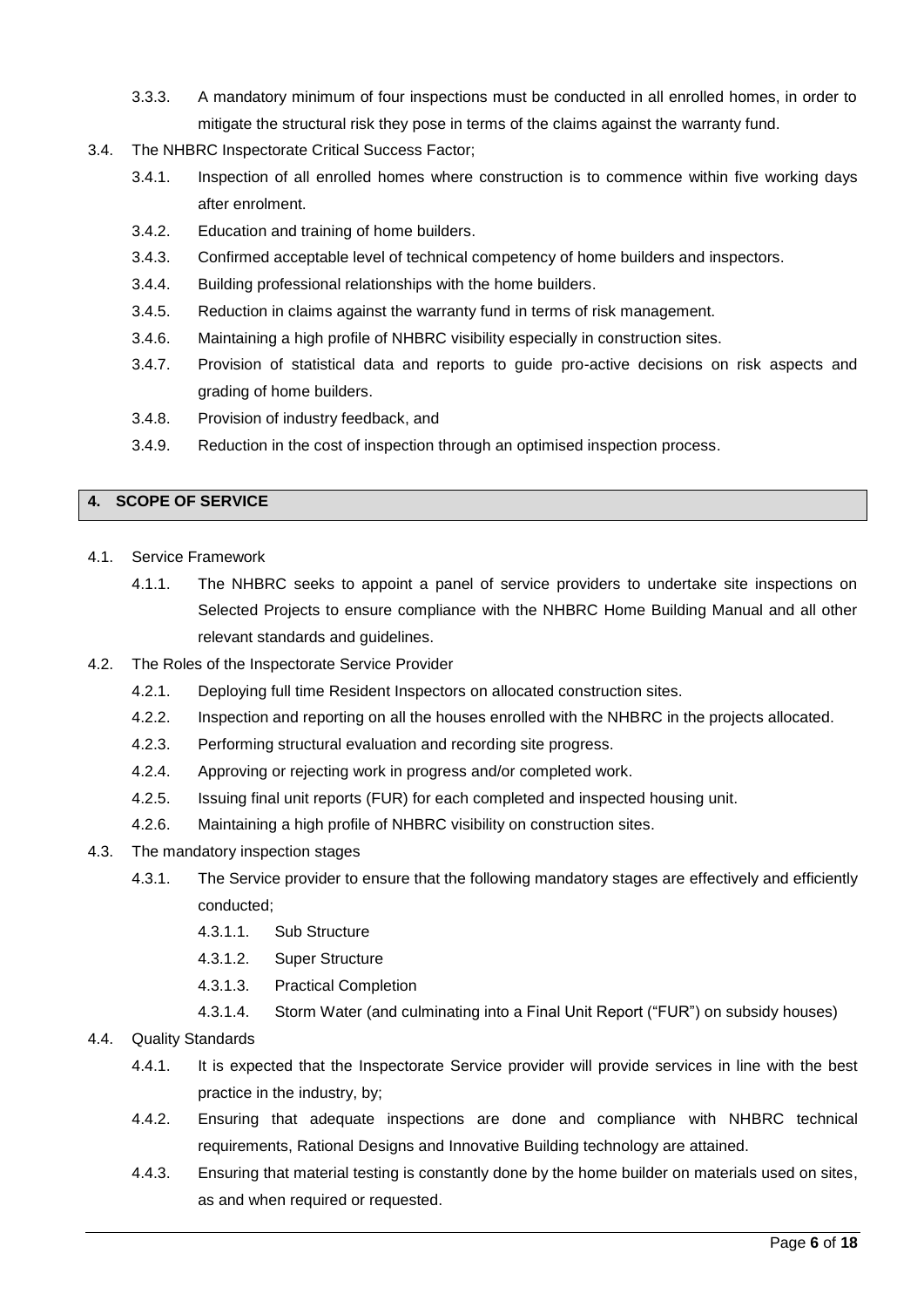- 4.4.4. Providing a completed Building Quality Index for Houses ("BQIH") for each inspection stage and house inspected. (BQIH data is relevant for builder grading, registration renewals, financial guarantees etc.)
- 4.4.5. Issuing notices of non-compliance where relevant, which are to be used for builder grading and identifying training needs of the registered home builders.
- 4.4.6. Monitoring the compliance by the home builders on the above issued notices of noncompliance.
- 4.4.7. Providing home builder with on-site training on the method of compliance on identified noncompliances.
- 4.5. Quality Monitoring
	- 4.5.1. The Resident Inspector will be expected to provide weekly and monthly inspection reports in line with the NHBRC standard reporting guidelines and time frames, and which will be subjected to NHBRC internal audit processes.
	- 4.5.2. Conduct weekly site meetings with inter alia the relevant NHBRC Senior Home Inspectors to discuss all inspection related matters.
	- 4.5.3. The NHBRC Senior Home Inspector will do assessments on the service provider's daily and weekly reports and work inspected to validate that the NHBRC structural quality standards are being met.
	- 4.5.4. NHBRC will quality check (audit) all the inspections conducted by the Resident Home Inspector.
- 4.6. Service clusters
	- 4.6.1. It is envisaged that the required outsourced inspection services will be conducted in all nine provinces, where NHBRC identified Selected Projects.
	- 4.6.2. Service providers must provide physical locations of their offices as well as contact numbers of the Provincial Offices.
	- 4.6.3. Service providers must note that this tender is specifically for Selected Projects.
	- 4.6.4. NHBRC considered the Engineering Council of South Africa recommended scale of fees for project monitoring and which included for the following:
		- 4.6.4.1. Technologist/Technician salary
		- 4.6.4.2. An overhead factor of 1.90
		- 4.6.4.3. Utilization factor =  $0.85$
		- 4.6.4.4. A year is assumed to have 1760 hours (excludes holidays, public days etc.)
- 4.7. The NHBRC will be paying the below rates (inclusive of travelling; accommodation costs and any other disbursements) per unit broken down into a maximum of 4 work stages to be completed in Selected Projects within the various Provinces. This displayed cost is for 2017/2018 financial year, and will be escalated annually in line with the increase in Consumer Price Index ("CPI") over the preceding 12 month period.

*NOTE: The enrolments numbers shown in the table below are only indicative. NHBRC cannot guarantee the unit enrolment numbers per province or nationally in any way. NHBRC will also annually adjust the inspection figures as per budgeted targets. NHBRC will only outsource inspection requests for enrolments exceeding 300 units.*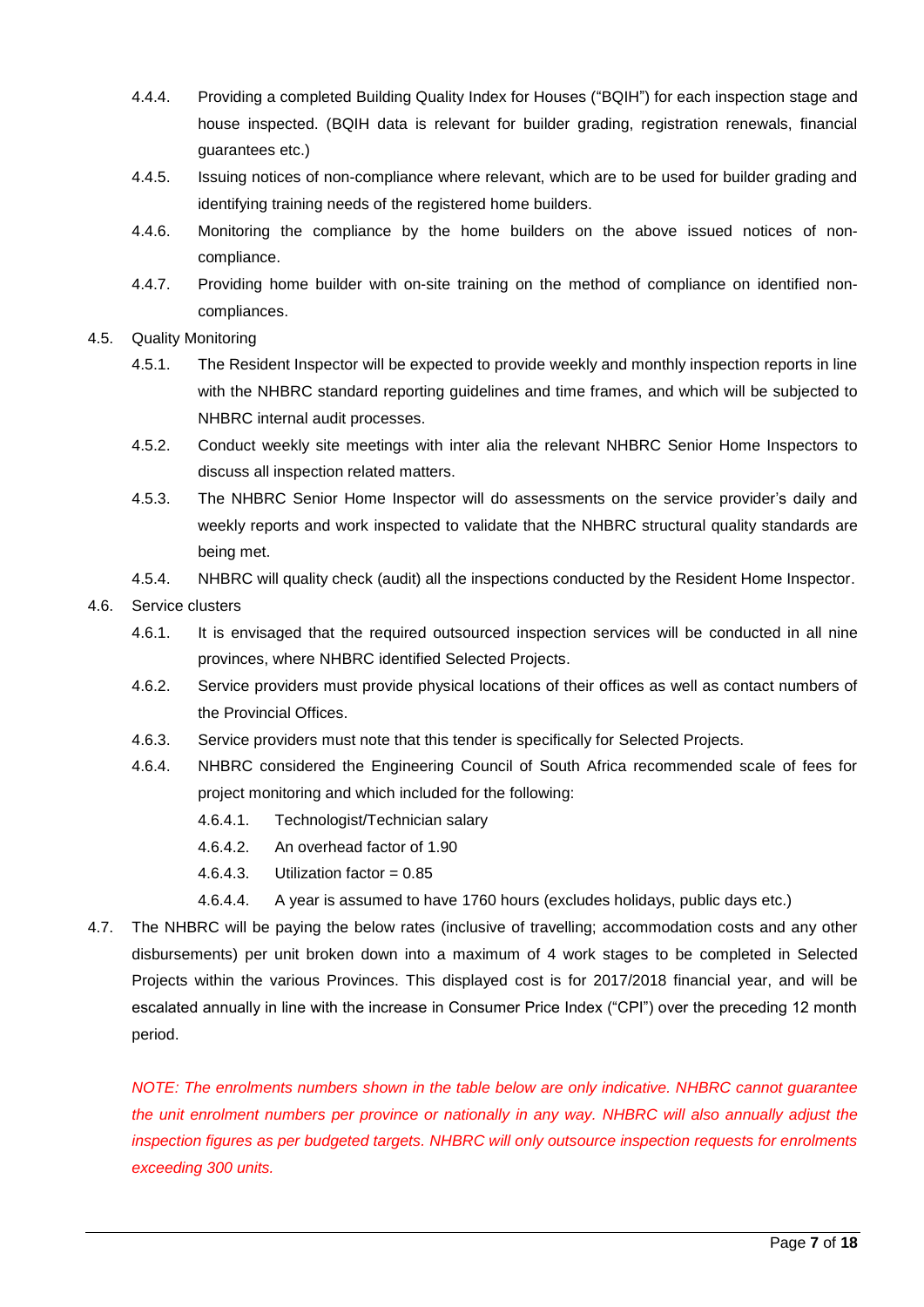| <b>Province</b>                    | E/C           | F/S           | <b>GP</b>   | <b>KZN</b>                   | <b>MP</b>                | N/C           | Limp          | <b>N/Wes</b>  | W/C         |
|------------------------------------|---------------|---------------|-------------|------------------------------|--------------------------|---------------|---------------|---------------|-------------|
|                                    |               |               |             |                              |                          |               |               |               |             |
| Unit Numbers (2017-<br>2018)       | 378           | 2520          | 30240       | $\mathbf 0$                  | 3969                     | 10584         | 882           | 0             | $\bf{0}$    |
| Inspection stages                  | 1512          | 10080         | 120960      | $\Omega$                     | 15876                    | 42336         | 3528          | $\Omega$      | $\Omega$    |
| Unit inspection cost<br>2017/2018  | R 2<br>544.96 | R 2<br>477.92 | R<br>970.47 | R <sub>1</sub><br>360.<br>54 | R <sub>1</sub><br>693.45 | R 1<br>334.41 | R 2<br>223.85 | R 3<br>262.73 | R<br>902.38 |
| Stage inspection cost<br>2017/2018 | R<br>636.24   | R<br>619.48   | R<br>242.62 | R<br>340.<br>14              | R<br>423.36              | R<br>333.60   | R<br>555.96   | R<br>815.68   | R<br>225.59 |

Please tick the service provider national foot print by making X.

| Province          | Selection (mark X) |
|-------------------|--------------------|
| Eastern Cape      |                    |
| <b>Free State</b> |                    |
| Gauteng           |                    |
| KwaZulu Natal     |                    |
| Limpopo           |                    |
| Mpumalanga        |                    |
| Northern Cape     |                    |
| North West        |                    |
| Western Cape      |                    |

# **5. MANDATORY INFRASTRUCTURE / RESOURCE REQUIREMENTS**

It will be expected of the service provider to have a working environment / offices that are equipped with the following;

- 5.1. Telecommunication Service (Contractual agreement for the duration of the tender period)
- 5.2. Telephone service (Helpdesk)
- 5.3. Fax facility
- 5.4. Internet connection (Contractual agreement for the duration of the tender period) diginet or fibre
- 5.5. Email services
- 5.6. Printing services ( A4 and A5)
- 5.7. Dedicated administrator for all inspections and IT related issues
- 5.8. Data line or mobile broadband connection (Contractual agreement for the duration of the tender period)
- 5.9. Firewall to be provided by service provider. { Hardware (device) or Software (Application) }
- 5.10. Public IP (IPSEC connection to NHBRC)
- 5.11. Data take-on exercise on a monthly basis
- 5.12. Router or Layer 3 switch (segment existing LAN from NHBRC LAN)
- 5.13. Environment for SAP Connection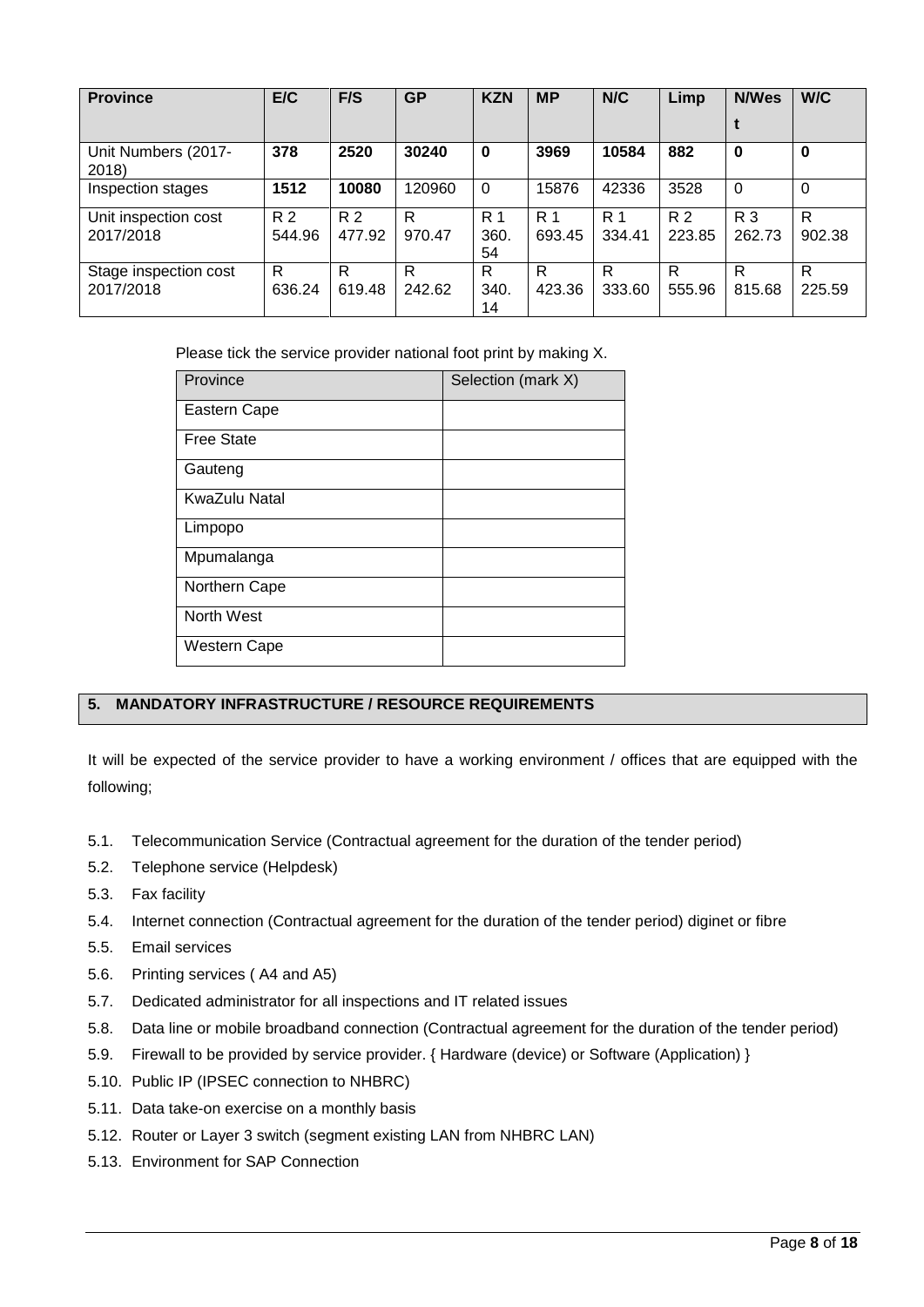### **6. INFORMATION SECURITY REQUIREMENTS**

- 6.1 Non-disclosure agreement must be signed by service provider prior to access being granted.
- 6.2 Service provider must comply with Protection of Personal Information (POPI) Act.
- 6.3 The machines or devices used must always be patched (both operating system and application layer).
- 6.4 Use, implement and maintain a current anti-malware software for viruses on all systems.
- 6.5 Ensure that anti-virus software is current, actively running and generate audit logs.
- 6.6 Service provider must allow NHBRC to conduct regular penetration tests and vulnerability assessments and security audits on their network.
- 6.7 Service provider must use our VPN so that we can monitor and restrict unwanted activity
- 6.8 Applications, services and port installed on computers that are not required for inspection work must be disabled or removed.
- 6.9 Supplier must have the ability to detect and respond to security threats on their network.
- 6.10 User ID and passwords must be shred, posted or otherwise divulged in any manner.
- 6.11 Service provider must not install peer-to-peer file sharing software on systems used to access, transfer or store NHBRC data
- 6.12 Configure infrastructure such as firewall, routers, servers to industry best security practice, including disabling unnecessary services
- 6.13 Comply with the NHBRC Acceptable User of ICT Resources Policy and Access Management Procedure
- 6.14 Supplier must have the ability to detect and respond to security threats on their network
- 6.15 Service provider must allow NHBRC to conduct regular penetration tests and vulnerability assessments and security audits on their network
- 6.16 Service provider must allow NHBRC to configure and install network routers on the service provider network, in order to channel or direct network traffic
- 6.17 Storing NHBRC data on mobile devices is prohibited.
- 6.18 Service provider must have an Information Security Policy in place that meet applicable industry standards.

# **7. TOOLS OF TRADE**

- 7.1. Every appointed inspector/s must have the following, provided by the Service provider;
	- 7.1.1. Set Square Engineering Square 150mm
	- 7.1.2. Spirit Level 1,2m Long
	- 7.1.3. Measuring Tape 10m (Steel)
	- 7.1.4. Moisture Meter meeting the following specification;
		- 7.1.4.1. Display Inverted display/LEDs
		- 7.1.4.2. Measuring mode Measuring modes 3
		- 7.1.4.3. Measuring range -20 to 200 °C
		- 7.1.4.4. Measuring accuracy +/- 1 °C (10-30 °C)
		- 7.1.4.5. Measuring accuracy moisture +/-2%
		- 7.1.4.6. Battery 2x 1.5 V AA batteries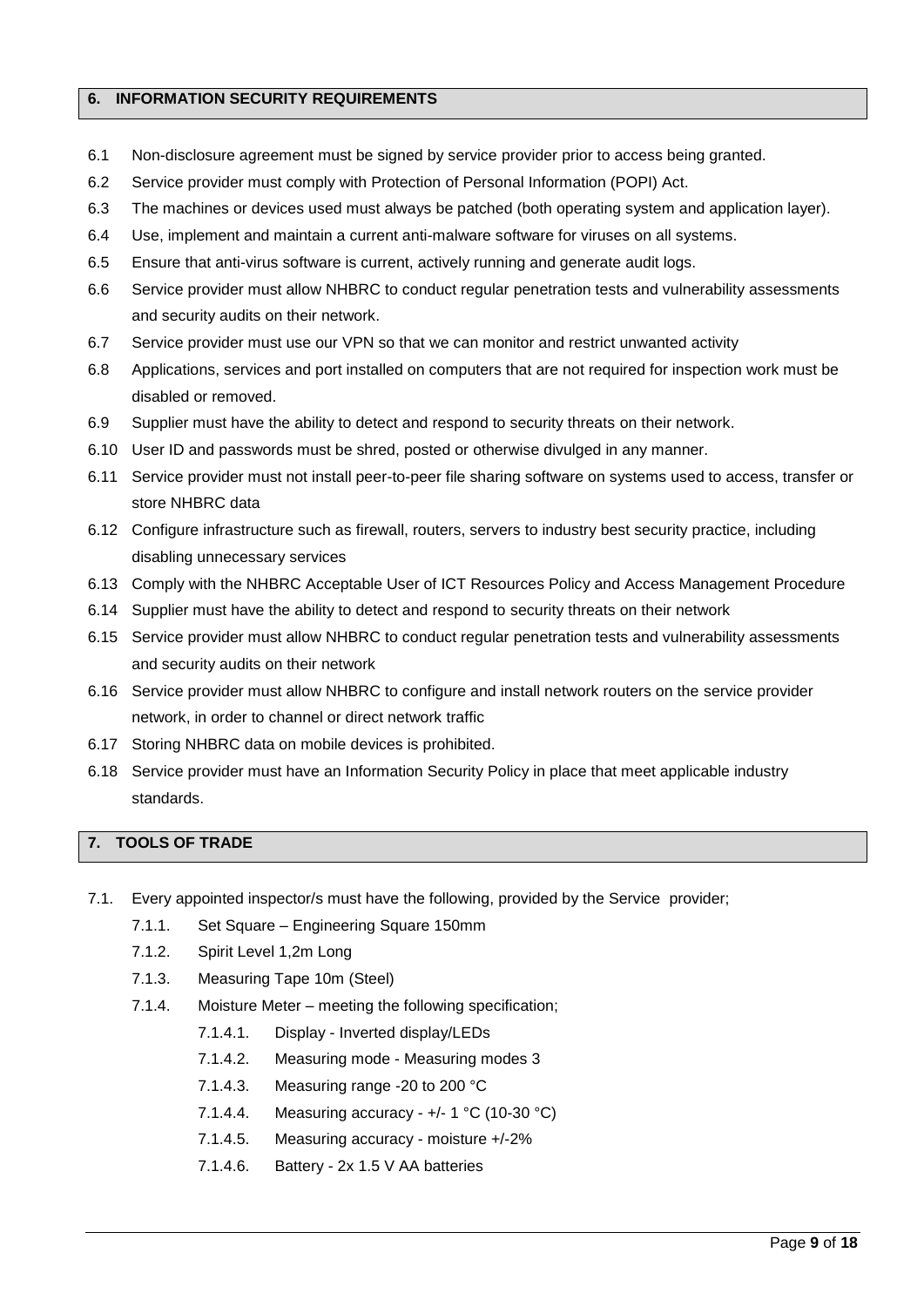### 7.2. Metal Detector

- 7.2.1. Detection depth steel 120 mm
- 7.2.2. Detection depth copper, max. 80 mm
- 7.2.3. Power supply 1 x 9 V 6LR61
- 7.2.4. Crack Width Gauge Complete set of 5 Vertical & Horizontal
- 7.2.5. Gradient / Roof pitch Gauge
- 7.2.6. Inspection device, compatible with NHBRC Mobility Application. This includes the accessories (e.g. chargers, power banks, as approved by the NHBRC. For the required specification, please refer to the information below:
- 7.3. Inspection gadget (minimum specification rugged tablet with hand strap)
	- 7.3.1. System specification
		- 7.3.1.1. Storage 125GB an above
		- 7.3.1.2. Memory 4GB
		- 7.3.1.3. Processor speed 1.6 GB
		- 7.3.1.4. Windows 8.1 pro
		- 7.3.1.5. USB Port 3.0
	- 7.3.2. Display
		- 7.3.2.1. Screen size 8 Inch or up to maximum 10.1 inch
		- 7.3.2.2. Sunlight readability
		- 7.3.2.3. Capacitive touch display
		- 7.3.2.4. Built in or customised stylus
		- 7.3.2.5. Contrast 600:1
	- 7.3.3. Connectivity
		- 7.3.3.1. 3G/4G
		- 7.3.3.2. GPS Glonass
		- 7.3.3.3. Bluetooth
		- 7.3.3.4. WIFI
		- 7.3.3.5. Broadband Sim Card Slot

# 7.3.4. Data Capture

- 7.3.4.1. 5MP Auto focus Camera
- 7.3.4.2. Barcode reader
- 7.3.5. Environment
	- 7.3.5.1. Temperature operate above normal temperature
	- 7.3.5.2. Standard IP65
	- 7.3.5.3. MIL STD 810G
- 7.3.6. Battery power
	- 7.3.6.1. 5 hours
	- 7.3.6.2. Hot swappable battery to be included
- 7.3.7. Standard warranty
	- 7.3.7.1. The tablet must come with a two year extended warranty with onsite support.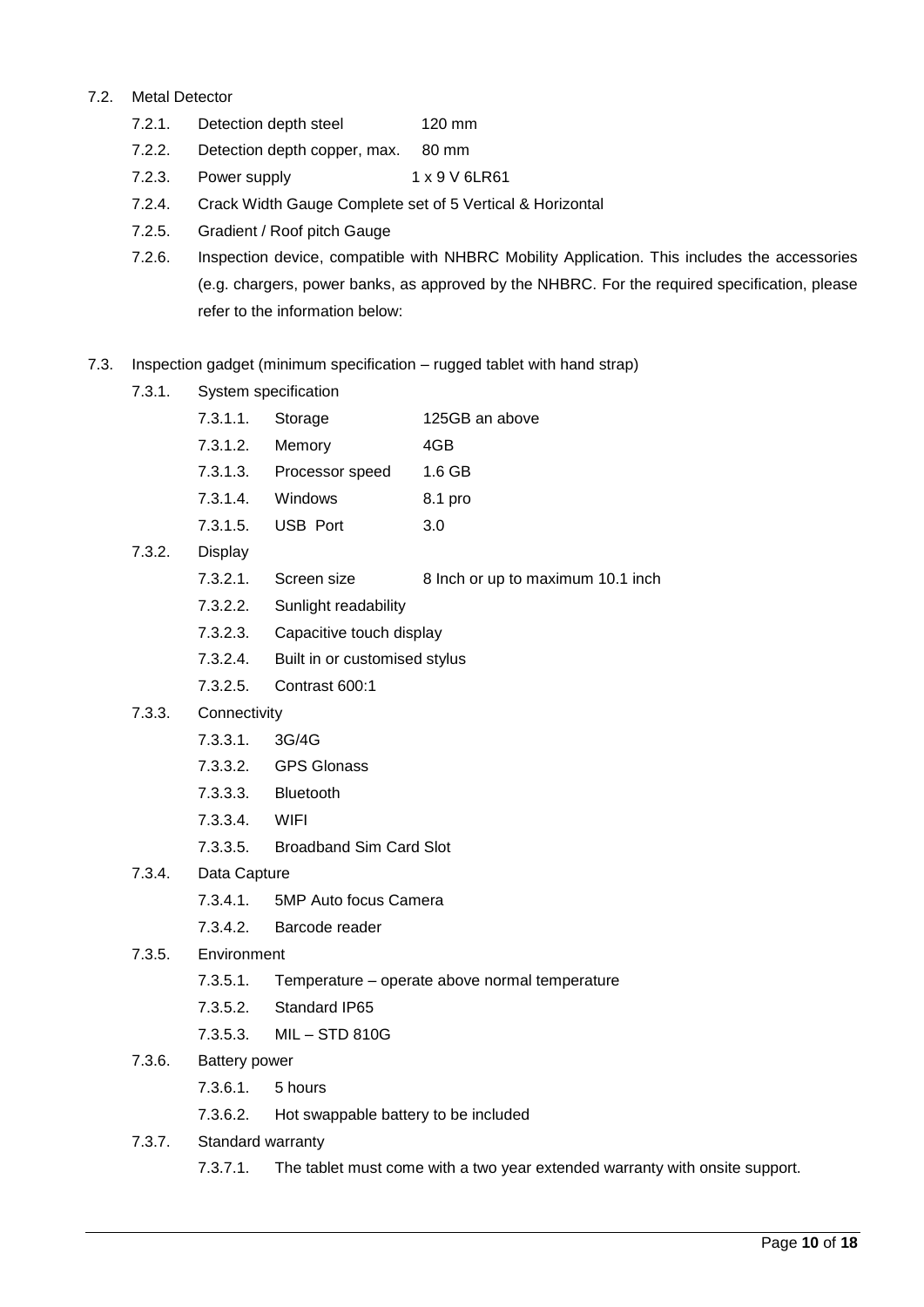### **8. PERSONAL PROTECTIVE EQUIPMENT (PPE)- SABS APPROVED**

- 8.1. Every inspector/s must have the following, provided by the Service Provider except item 8.1.5
	- 8.1.1. Safety Boots (Steel Toe)
	- 8.1.2. Approved NHBRC Reflector Vest
	- 8.1.3. Safety goggle
	- 8.1.4. Approved NHBRC Hard Hats (Navy/White)
	- 8.1.5. NHBRC Identification Card (provided by the NHBRC)

### **9. STANDARD DOCUMENTATION**

- 9.1. Every inspector/s must have the following, provided by the Service Provider
	- 9.1.1. NHBRC Home Building Manual
	- 9.1.2. SANS 10400 and SANS 2001 series (as per NHBRC requirements)
	- 9.1.3. Non-Compliance reference guide (provide by the NHBRC)
	- 9.1.4. Notice of non-compliance book ( issued by the NHBRC)

### **10. QUALIFICATIONS**

- 10.1. The NHBRC will be expecting that the staff to be deployed by the service provider to undertake the inspections will meet the following academic (and relevant practical) requirements:
	- 10.1.1. Every inspector appointed by the service provider and who will be deployed as per the NHBRC Service Level Agreement; must have the minimum qualifications prescribed by the Engineering Council of South Africa for professional recognition. (Service providers to provide a matrix that highlights the individual qualifications)
	- 10.1.2. All deployed engineering staff is to be registered with ECSA (Engineering Council of South Africa).
	- 10.1.3. The service provider shall provide NHBRC with professional indemnity insurance to the minimum value of R 10 Million (ZAR).
	- 10.1.4. All staff to be deployed by the service provider shall have a minimum of three year work experience in the built environment.

# *NOTE:*

*The NHBRC reserves the right to verify all the qualifications of staff through the South African Qualification Authority ("SAQA") and may request for references. This can be done prior to allocation of the project or during the project.*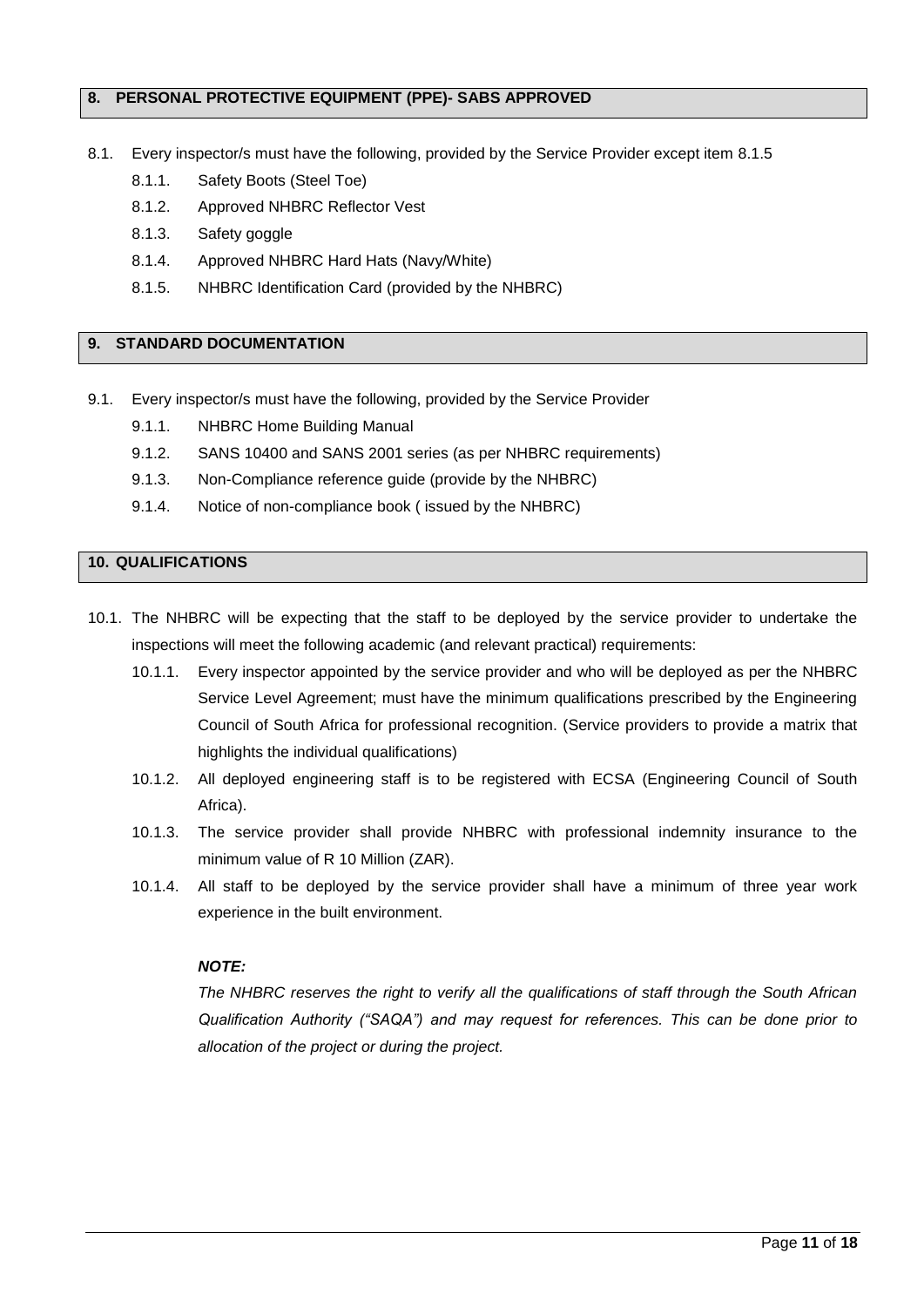### **11. PROJECT PROPOSAL**

#### PROPOSAL REQUIREMENTS

- 11.1. The Service providers will provide detailed methodology of compliance and which will be accompanied by detailed CVs of experts who will undertake and oversee the work.
- 11.2. The service provider must demonstrate their history, knowledge and expertise in line with the terms of reference, and proof of professional registration of personnel that will be assigned to undertake the works.
- 11.3. The service providers shall ensure that its team has relevant expertise and have necessary equipment and support to undertake the work including demonstrating to having the necessary Professional Indemnity insurance in place.
- 11.4. The service providers will adhere to agreed reporting requirements which will be outlined on the work plan.

# **12. CONTRACT**

- 8.1 The appointed Service Providers shall be required to enter into a Professional Services Agreement with the NHBRC.
- 8.2 The NHBRC supports the transformation agenda for the implementation of government projects, and which will inter alia include the following:
	- 8.2.1 Radical response on transformation ownership agenda
	- 8.2.2 Woman empowerment
	- 8.2.3 Structured youth program

# **13. TECHNICAL EVALUATION CRITERIA**

- 13.1. The NHBRC need to be satisfied, in all respects that the Organisation selected has the necessary resources, qualifications and abilities for the project, and that all submissions are regarded in a fair manner in terms of evaluation criteria and process.
- 13.2. The general methodology of selection will be that proposals will first be evaluated on their technical ability to perform the task. Any proposals scoring below 70% of the points noted in the table below will be disqualified.
- 13.3. Duration of the Panel:
- 13.4. The panel of inspectorate service providers will be valid for a period of three (3) years from the date of appointment.
- 13.5. The appointment will be allocated on a rotational basis and based on performance.
- 13.6. Allocation will be based on the area(s) or available project(s) within the province of choice.

# **14. REQUIRED INFORMATION**

- 14.1. Functionality documents to be submitted
- 14.2. The following is what is required to be submitted by the bidders.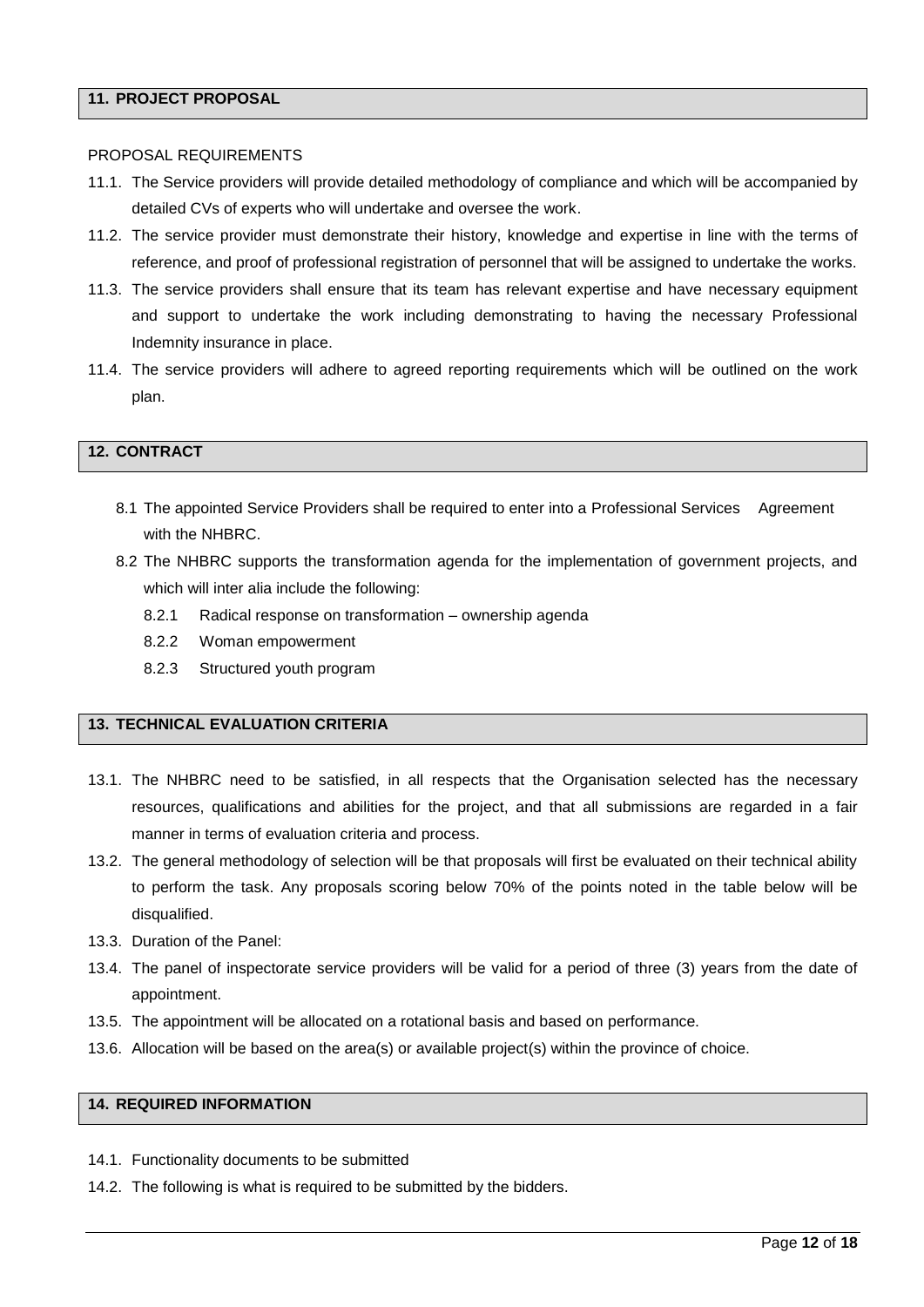14.3. During the last 5 financial years, the bidder must have completed similar Home Inspection projects in a similar environment. The bidder must submit a summary of the projects in the format presented below:

| <b>Project Name</b> | <b>Project size</b>     | <b>Contract value</b> | <b>Province</b> | <b>Contact Person</b> |
|---------------------|-------------------------|-----------------------|-----------------|-----------------------|
| and date            | <b>Number of houses</b> |                       |                 |                       |
|                     |                         |                       |                 |                       |
|                     |                         |                       |                 |                       |
|                     |                         |                       |                 |                       |
|                     |                         |                       |                 |                       |
|                     |                         |                       |                 |                       |
|                     |                         |                       |                 |                       |

- 14.4. Capability of Bidder: (Please provide a matrix of the Support Team as per item 9 above)
- 14.5. The bidder must provide a detailed project proposal.
- 14.6. The proposal document must outline the intended/proposed approach to the Project, and must inter alia cover the following:
	- 14.6.1. Capacity of the service provider to deliver quality of inspections.
	- 14.6.2. Resource levelling per selected project.
	- 14.6.3. Project implementation plan including milestones and deliverables
	- 14.6.4. Linking of contractor payment with the NHBRC approvals
	- 14.6.5. Demonstration on how they will meet a target of inspecting escalated houses within 5 (five) days after escalation.

### **15. TECHNICAL AND PRICE EVALUATION CRITERIA**

- 15.1. In accordance with the NHBRC Supply Chain Management Policy, the bid evaluation process shall be carried out in three (3) stages namely:
	- 15.1.1. Stage 1: Prequalification Criteria
	- 15.1.2. Stage 2: Compliance check of Mandatory Requirements;
	- 15.1.3. Stage 3: Functional Evaluation; and

### **STAGE 1: PREQUALIFICATION CRITERIA**

The bidders will be required to comply with any of the following designated group as per regulation 4, preferential procurement policy framework act, 2017.

|                                                 | Yes/No |
|-------------------------------------------------|--------|
| An EME or QSE which is at least 51% Black Owned |        |

**Failure to comply with the above table will lead to disqualification. Please attach certified copy of shareholder certificate/ CSD report.**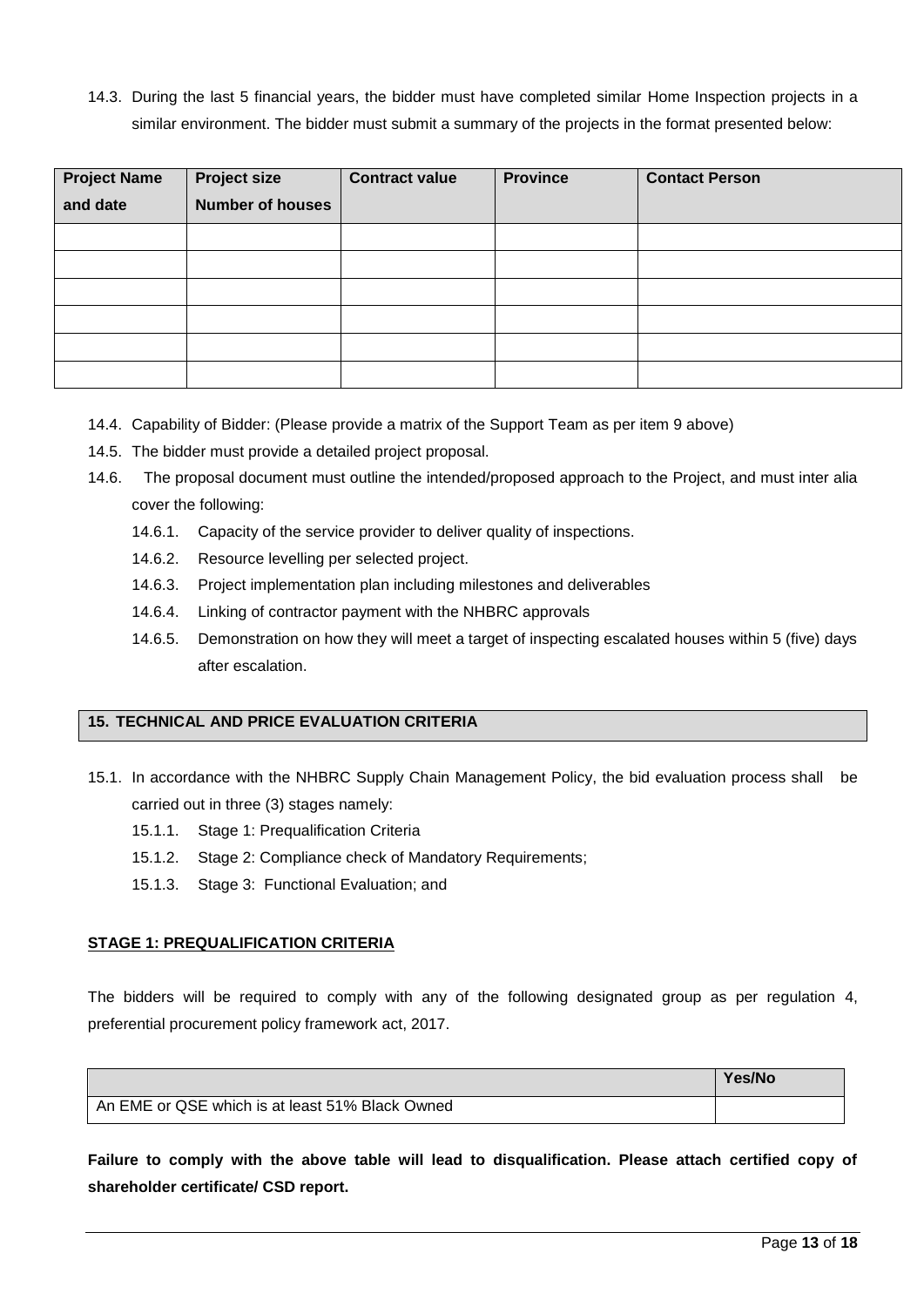# **STAGE 2: COMPLIANCE CHECK OF MANDATORY REQUIREMENTS**

|     |                                                                                            | <b>DOCUMENTS TO BE SUBMITTED</b>                                                    |        |  |  |
|-----|--------------------------------------------------------------------------------------------|-------------------------------------------------------------------------------------|--------|--|--|
| No. |                                                                                            | Please note; the items marked with an (X) are mandatory requirements and failure to | Yes/No |  |  |
|     |                                                                                            | meet the requirements will result in your bid being disqualified.                   |        |  |  |
| 1.  | X.                                                                                         | SBD1 Invitation to bid which must be signed and thoroughly completed.               |        |  |  |
| 2.  | X.                                                                                         | SBD 4 Declaration of interest must be signed and thoroughly completed.              |        |  |  |
| 3.  | X.<br>SBD 6.1 Preference claim form must be signed and thoroughly completed                |                                                                                     |        |  |  |
|     |                                                                                            | regardless if points are claimed or not.                                            |        |  |  |
| 4.  | X.                                                                                         | SBD 8 Declaration of Bidder's past supply chain management practices must be        |        |  |  |
|     |                                                                                            | signed and thoroughly completed.                                                    |        |  |  |
| 5.  | X.                                                                                         | SBD 9 Certificate of independent bid determination must be signed and thoroughly    |        |  |  |
|     |                                                                                            | completed.                                                                          |        |  |  |
| 6.  | X.<br>Confirmation of PI insurance. Provide a certified copy of the insurance or letter of |                                                                                     |        |  |  |
|     |                                                                                            | intent. (10 Million)                                                                |        |  |  |
| 7.  |                                                                                            | General Conditions of the contract (GCC).                                           |        |  |  |
| 8   | X.                                                                                         | All deployed engineering staff are to be registered with ECSA (Engineering Council  |        |  |  |
|     |                                                                                            | of South Africa).                                                                   |        |  |  |
| 9.  | X.                                                                                         | Registered on Central database (CSD) (please attach the CSD report)                 |        |  |  |

# **STAGE 3: FUNCTIONAL EVALUATION**

Only bid which comply with the mandatory requirements will be evaluated further on functionality.

The following values will be applicable when evaluating the bid:

5=Excellent 4=Very good 3= Good 2= Average 1= Poor 0= Non-compliance4

| <b>PROJECTS COMPLETED</b>           |                                        |    |
|-------------------------------------|----------------------------------------|----|
| During the last 5 financial years,  | Points will be allocated as:-          | 20 |
| the bidder must have completed      | $\leq$ R1 m<br>$= 0$ points            |    |
| two or more projects in the home    | $\geq$ R1 m but < R2 m<br>$=1$ points  |    |
| building industry (i.e. inspection, | $\geq$ R2 m but < R3 m<br>$=2$ points  |    |
| consulting structural engineering   | $\geq$ R3 m but < R4 m<br>$=3$ points  |    |
| and/or<br>project<br>management     | $\geq$ R4 m but < R5 m<br>$=4$ points  |    |
| oversight) with minimum of R 1 m    | $=5$ points<br>$\geq$ R5 m             |    |
| <b>PROFESSIONAL TEAM</b>            |                                        |    |
| Every inspector to be appointed     | Points will be allocated as:-          | 30 |
| by the service provider must be     |                                        |    |
| registered with the Engineering     | 3 years<br>$=$ 3 points                |    |
| Council of South Africa; and must   | $= 5$ points<br>$\geq$ 3 years or more |    |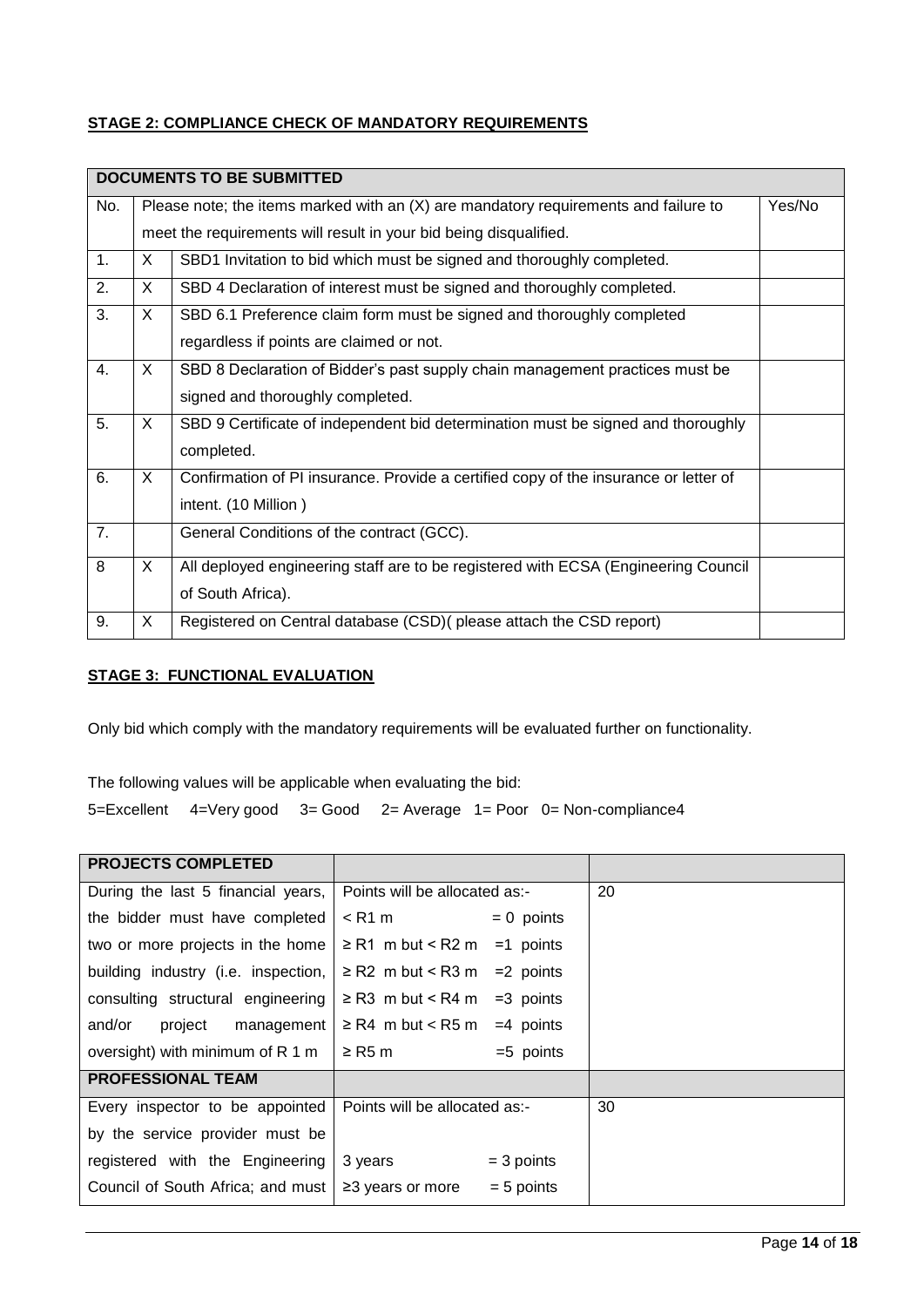| be covered by the PI insurance of   |                                      |    |  |  |
|-------------------------------------|--------------------------------------|----|--|--|
| the service provider; and must      |                                      |    |  |  |
| have a minimum of three year        |                                      |    |  |  |
| work experience in the built        |                                      |    |  |  |
| environment.                        |                                      |    |  |  |
| <b>PROJECT PROPOSAL</b>             |                                      |    |  |  |
| The proposal document must          | Points will be allocated as:-        | 50 |  |  |
| outline<br>the<br>intended/proposed | Providing a project proposal that    |    |  |  |
| approach to the Project.            | cover all aspects as listed will     |    |  |  |
|                                     | score $= 5$                          |    |  |  |
|                                     |                                      |    |  |  |
| The approach and methodology        | Providing a project proposal that    |    |  |  |
| must be clearly stipulated and      | do not cover all aspects listed will |    |  |  |
| must cover all aspects in regards   | $score = 0$                          |    |  |  |
| to item 11 above.                   |                                      |    |  |  |
|                                     |                                      |    |  |  |
| <b>TOTAL SCORE = 100</b>            |                                      |    |  |  |

# **NB. After considering the functional criteria, a bidder is considered to have passed Stage 3 (Functional Requirements) if the TOTAL score is equal to, or greater than 70 points**

Only bids that achieve minimum qualifying score **(70 points)** will be appointed on the Panel and render the service as an when required for a period of three (3) years with the proposed rates.

The contract will be awarded in terms of Regulations 4 of the Preferential Procurement Regulations pertaining to the Preferential Procurement Policy Framework Act, 2000 (Act 5 of 2000) and Preferential Procurement Regulations, 2017 and bids will be adjudicated in terms of a (80/20) or (90/10) preference point system in terms of which points are awarded to bidders on the basis of:

# *80/20 Preference point system (for acquisition of services, works or goods with a Rand value more than R30 000.00) (all applicable taxes included)* **not exceeding 50 million.**

# Or

# *90/10 Preference point system (for acquisition of services, works or goods with a Rand value more than R50 million) (all applicable taxes included)*

A maximum of 80 or 90 points is allocated for price on the following basis:

$$
Ps = 90 \left( 1 - \frac{Pt - P \min}{P \min} \right)
$$

or

Where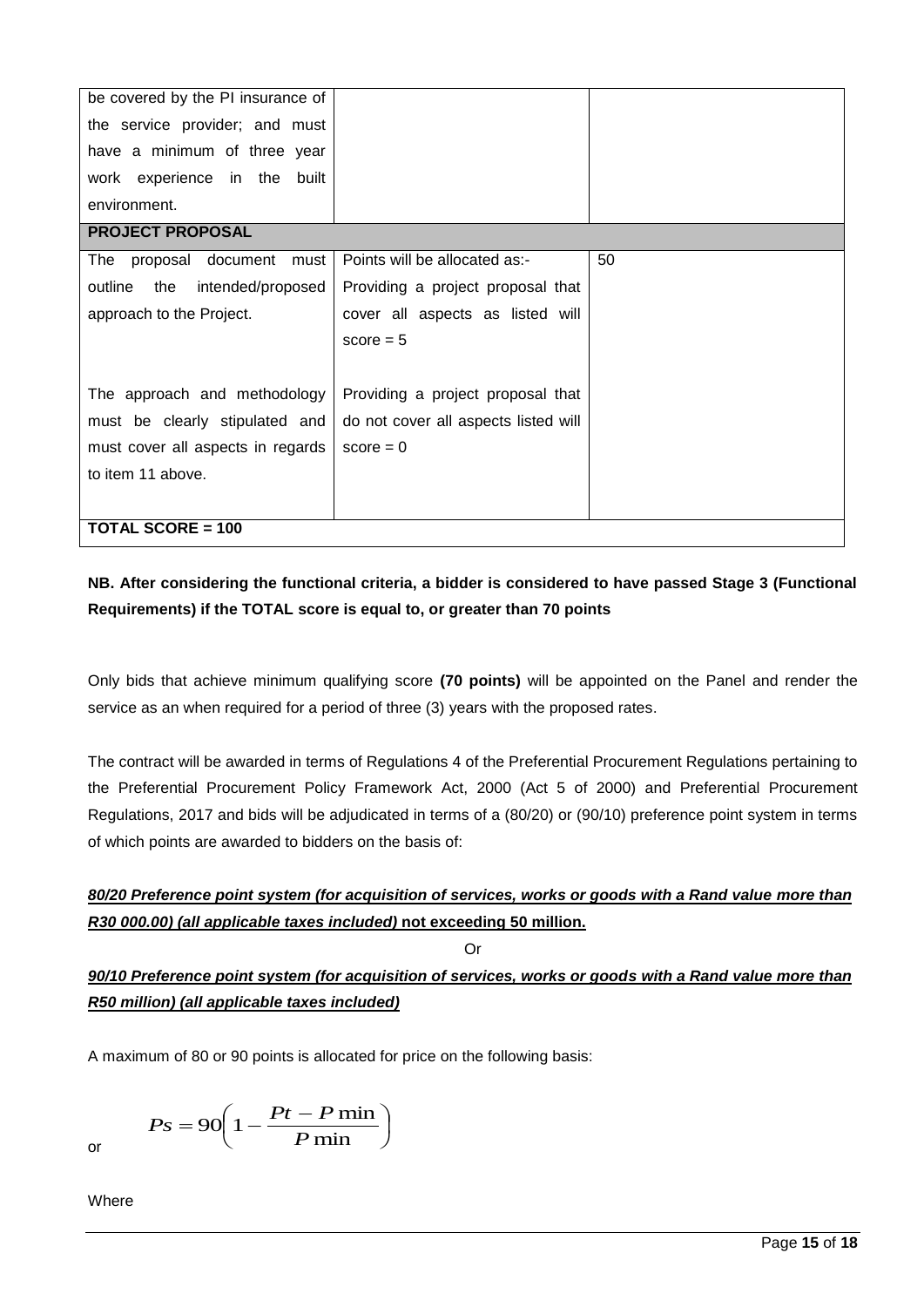- Ps = Points scored for comparative price of bid under consideration
- Pt = Comparative price of bid under consideration
- Pmin = Comparative price of lowest acceptable bid

The points scored will be rounded off to the nearest two decimal places.

The points will be awarded to a Bidder for attaining the B-BBEE status level of contribution in accordance with the table below:

| <b>B-BBEE Status Level of</b><br><b>Contributor</b> | <b>Number of points</b><br>(90/10 system) | <b>Number of points</b><br>(80/20 system) |
|-----------------------------------------------------|-------------------------------------------|-------------------------------------------|
|                                                     | 10                                        | 20                                        |
| 2                                                   | 9                                         | 18                                        |
| 3                                                   | 6                                         | 14                                        |
| 4                                                   | 5                                         | 12                                        |
| 5                                                   | 4                                         | 8                                         |
| 6                                                   | 3                                         | 6                                         |
|                                                     | 2                                         |                                           |
| 8                                                   |                                           | $\mathcal{P}$                             |
| Non-compliant contributor                           |                                           |                                           |

*The points scored for price will be added to the points scored for B-BBEE status level to obtain the Bidders total points scored out of 100 points.*

# **16. RFP SUBMISSION INSTRUCTIONS**

16.1. All RFP documents must be sealed in a clearly marked envelope and deposited into the tender box at the **NHBRC HEAD OFFICE: 5 LEEUWKOP ROAD, SUNNINGHILL, JOHANNESBURG**

# **17. AVAILABILITY OF THE RFP DOCUMENT**

17.1. Bid documents to be collected from the NHBRC HEAD OFFICE: 5 LEEUWKOP ROAD, SUNNINGHILL, and JOHANNESBURG

# **18. RFP CLOSING DATE**

- 18.1. Bid documents should be marked for Attention: Supply Chain Manager, and deposited into the Bid boxes at the NHBRC National Office, 5 Leeuwkop Road, Sunninghill on or before the **13 October 2017 at 11:00am.** No emailed or faxed Bids will be accepted. The Bid document should be supplied in a sealed envelope and clearly marked (**Copy or Original**) with the Bid number and the full name of the service provider(s).
- 18.2. **No late submissions will be accepted.**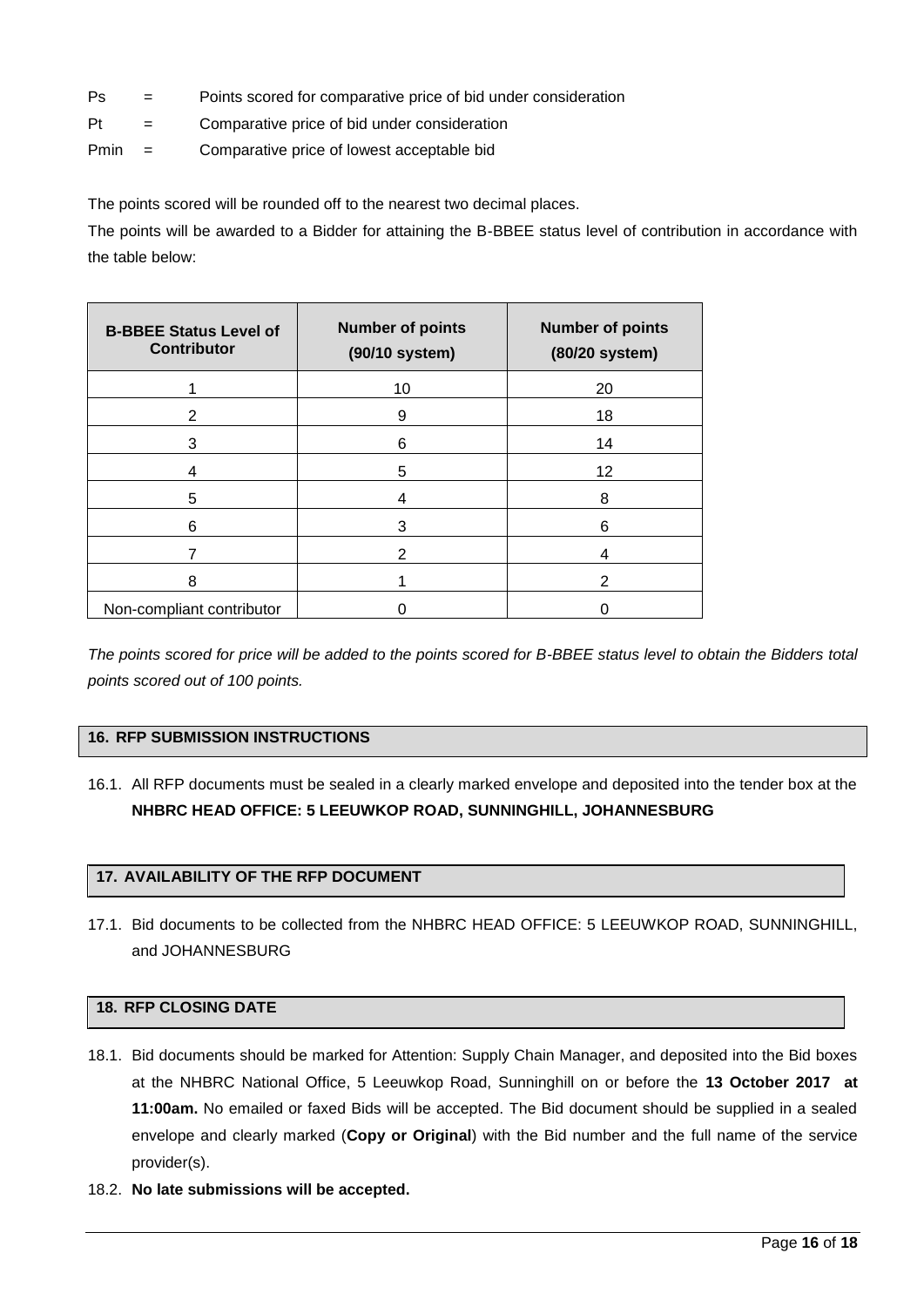### **19. VALIDITY PERIOD OF BIDS**

18.1 All bids submitted by the bidders must be valid for a period of 90 days from the closing date specified above.

#### **20. ENQUIRIES SHOULD BE DIRECTED TO BOTH:**

20.1. Administrative and Technical Enquiries

| Department:            |  |  |
|------------------------|--|--|
| <b>Contact Person:</b> |  |  |
| <b>Email address:</b>  |  |  |

**Supply Chain Management Contact Person:** Mphasha Kgare **Email address: [mphasak@nhbrc.org.za](mailto:mphasak@nhbrc.org.za)**

## **21. SUBMISSIONS OF PROPOSALS**

- 21.1. Submission of bid MUST include **one** (1) original and deposited into the Bid box.
- 21.2. All costs and expenses incurred by the Bidder relating to the participation in, and preparation of this proposal process shall be borne by the Bidder exclusively. All documentation and manuals submitted in respect of this RFP shall be retained by NHBRC, whether or not the proposal is accepted.

| <b>BID</b><br><b>NUMBER</b> | <b>DESCRIPTION</b>                                                                                                                                                                                           | Compulsory Briefing Sessions will Preferenti Closing Date<br>be held at the following locations<br>and dates                                                                                                                                                                                                                                                                                                                                                                                                                                                                                                                     | al Principle |                     |
|-----------------------------|--------------------------------------------------------------------------------------------------------------------------------------------------------------------------------------------------------------|----------------------------------------------------------------------------------------------------------------------------------------------------------------------------------------------------------------------------------------------------------------------------------------------------------------------------------------------------------------------------------------------------------------------------------------------------------------------------------------------------------------------------------------------------------------------------------------------------------------------------------|--------------|---------------------|
| 1. NHBRC<br>45/2017         | A DATABASE OF<br><b>SERVICE</b><br><b>PROVIDERS TO</b><br><b>PEFORM</b><br><b>RESIDENTIAL</b><br><b>INSPECTORATE</b><br>SEERVICES ON<br><b>BEHALF OF THE</b><br>NHBRC FOR A<br>PERIOD OF THREE<br>(3) YEARS. | ESTABLISHMENT OF 1. Date: 11/09/2017 at 11h00am.<br>Address: NHBRC Head Office, 5<br>Leeuwkop road,<br>Sunninghill, Gauteng.<br>l2. Date: 15/09/2017 at 11h00am.<br><b>Address: NHBRC Head Western</b><br>Cape office, ground floor, Barinor<br>Viyard South, 99 Jip de Jager drive,<br>Bellville, Cape Town<br>3. Date: 22/09/2017 at 11h00am.<br>Address: NHBRC KZN office, Marine<br>Building, 5 <sup>th</sup> Floor, Gardiner Street,<br>Durban.<br>4. Date: 18/09/2017 at 11h00am.<br><b>Address: NHBRC Eastern Cape</b><br>office, 40 Pickering street, Newtown<br>Park, Port Elizabeth<br>5. Date: 12/09/2017 at 11h00am. | 90/10        | 13/10/2017 at 11h00 |

# **Briefing Venues and dates**